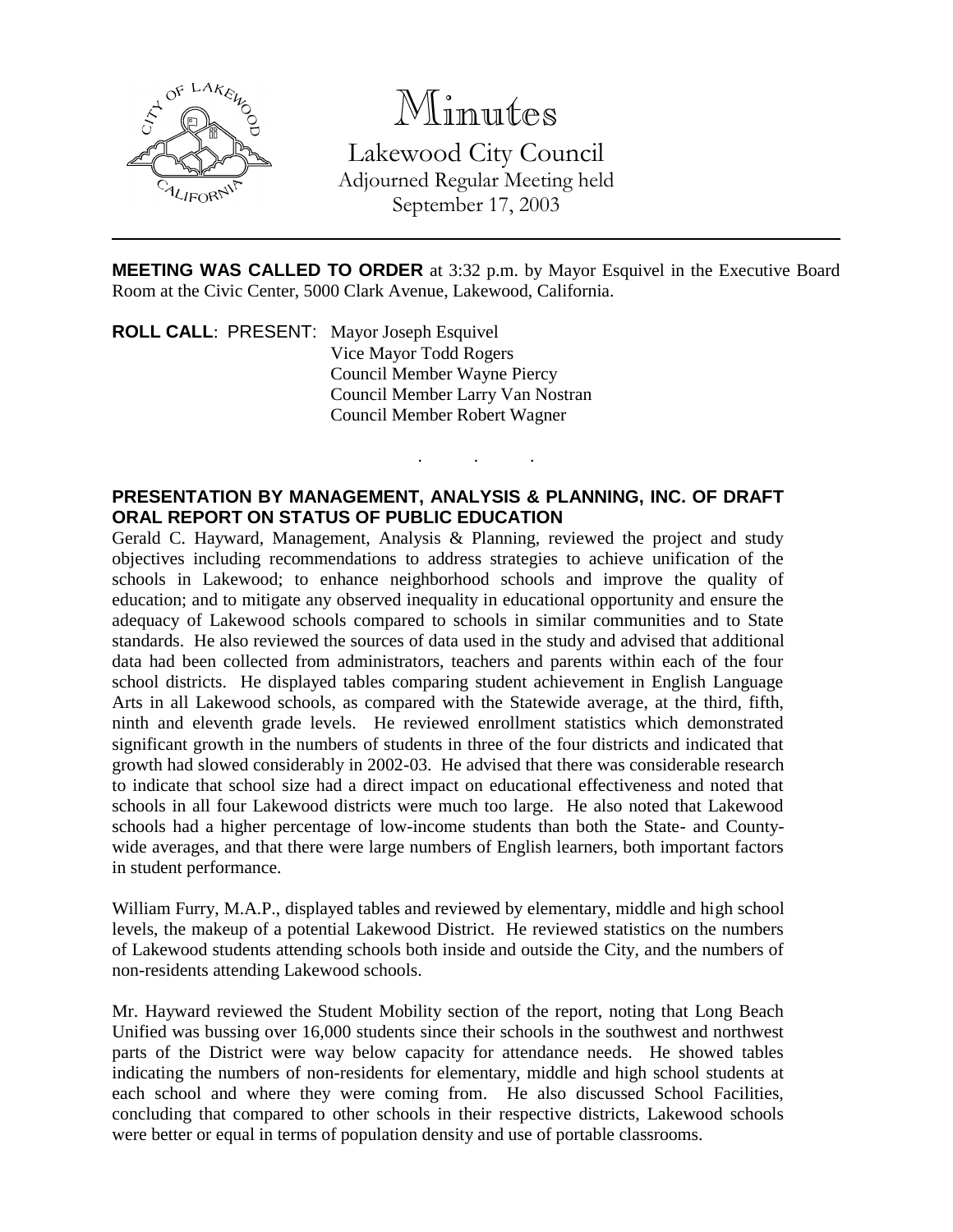City Council Minutes September 17, 2003 Page 2

## **PRESENTATION BY MANAGEMENT, ANALYSIS & PLANNING, INC. OF DRAFT ORAL REPORT ON STATUS OF PUBLIC EDUCATION** - Continued

Council Member Van Nostran inquired about school sites with two-story portables. Mr. Furry responded by stating that the data was calculated by classroom, not by building. He also advised that schools were rated by pupil-per-acre and that all Long Beach Unified high schools, including Lakewood High School, were on the State of California critically overcrowded list.

Responding to a question from Council Member Piercy, Mr. Furry stated that the pupil-peracre ratio was calculated strictly by land acreage and did not take into consideration twostory classrooms.

Council Member Wagner pointed out that the pure data displayed on the charts show how each district dealt with attendance at each school and although they appear to be equal, Lakewood school sites were designed as much larger sites than those in other areas. He stated that the original design of the Lakewood sites was intended to accommodate controlled growth and that the Lakewood schools should show a much lower density, like that of ABC Unified. He stated he felt some districts were 'dumping' their growth into the Lakewood schools, a fact which was not apparent through data comparison.

Janine McManigal-Ball, Long Beach, stated that the figures for economic disadvantaged and language learner students did not compare with the City's population demographics.

Mr. Hayward displayed material on School Resources and Programs stating that although the distribution of resources and programs appears to be equitable overall, there was a need for more credentialed teachers. In the area of Advanced Learning, he noted that there were significantly fewer advanced learning opportunities for high achieving students in Lakewood.

In summarizing the status of Lakewood schools and recommendations for improvement, Mr. Hayward stated that while statistical data showed that Lakewood schools were being equitably treated in comparison with other schools in the four districts, that did not mean the level of educational service was acceptable. He noted that although there were some high performing schools in Lakewood, others were among the lowest performing in the State. He stated that the City Council had indicated that its goal was to raise the bar and not to settle for basic skills as the standard for Lakewood students. He reported that smaller schools have been proven to be better, that long-distance bussing impacts education negatively, and more opportunities were needed for advanced students.

Mr. Hayward stated that although, based upon the study, they would not recommend a reorganization effort to form a Lakewood district at this time, Lakewood residents should not entirely lose sight of that goal, as circumstances could change with improvements to the economy. He presented other options for consideration such as the formation of a Commission on Educational Excellence, which would be made up of prominent leaders in the community who would formalize relations with each of the school district boards for the purpose of enhancing educational opportunities for Lakewood students and creating a point of access to the districts for Lakewood residents. Such a commission could be charged with monitoring the quality of education in Lakewood schools and act as an agenda to apply for available grant funding for specific school enhancement programs.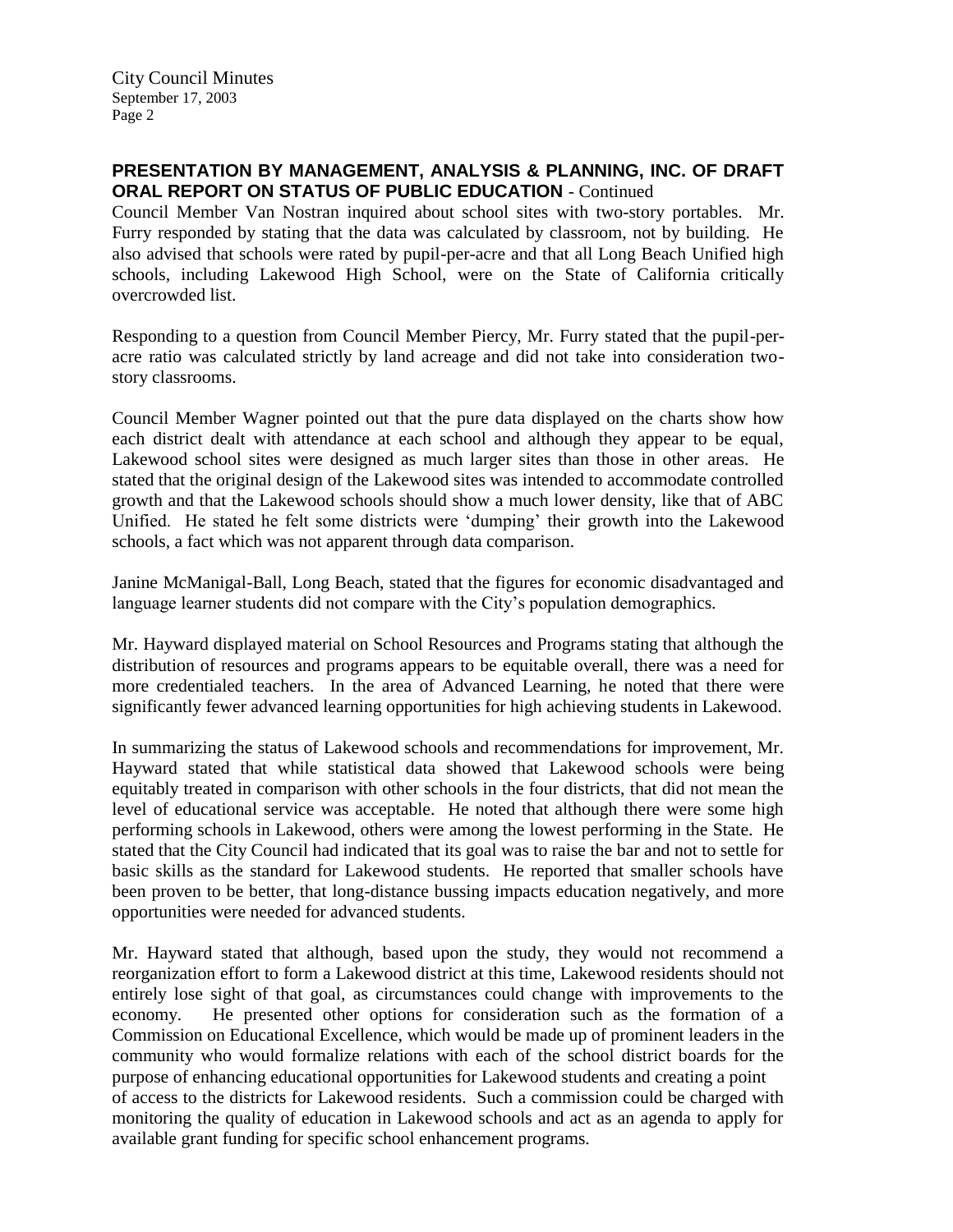City Council Minutes September 17, 2003 Page 3

## **PRESENTATION BY MANAGEMENT, ANALYSIS & PLANNING, INC. OF DRAFT ORAL REPORT ON STATUS OF PUBLIC EDUCATION** - Continued

Council Member Van Nostran questioned the recommendation for preschool education for low income students, noting that while some Lakewood schools currently have a large number of low income students, they are not all Lakewood residents and that could impact the ability to qualify for grant funding.

Council Member Piercy noted that since preschools were not usually affiliated with a district, establishment of a preschool program would require a major investigation to determine resources. Mr. Hayward responded by stating that partnerships, such as a city and school district, tended to draw the attention of government and foundation grant programs. He referenced a successful partnership between the City and school district in West Sacramento.

Mr. Hayward also reviewed other options such as charter schools, vocational education and ways to provide more opportunities for high achieving students at Lakewood High School, such as the school-within-a-school concept.

Responding to a question from Council Member Van Nostran, Mr. Hayward advised that although once a common feature of educational programming, vocational and technical education programs had been driven out by increased emphasis on academics and budget constraints. Such programming could be re-instituted through public-private partnerships with businesses and corporations.

Council Member Van Nostran asked about the LBUSD bond issue and its impact on Lakewood High School. Mr. Hayward responded by stating the issue should be monitored. He noted that since overcrowding conditions across the district for LBUSD were so bad, it would move them to a high position on the State priority list for funding of facility construction.

Council Member Piercy asked Mr. Hayward to provide more input on how an educational commission might be started in Lakewood. Mr. Hayward stated that it would be necessary to rally the community around the issue, attract top leadership and business partnerships, and seek out those people with stature in the community who were passionate about education. He noted that once formed, a commission could hold a series of meetings to develop a list of priorities and begin to search for available funding.

Responding to a question from Council Member Piercy, Mr. Hayward stated that the best course would be to start with the community, and then get each of the school boards to join.

Vice Mayor Rogers inquired about the preschool funding issue and whether grant funding sources would look at the school population or City population demographics. Mr. Hayward responded by stating that unfortunately, they would look at the City's demographics even though the schools had a much higher percentage of low-income students in need of assistance.